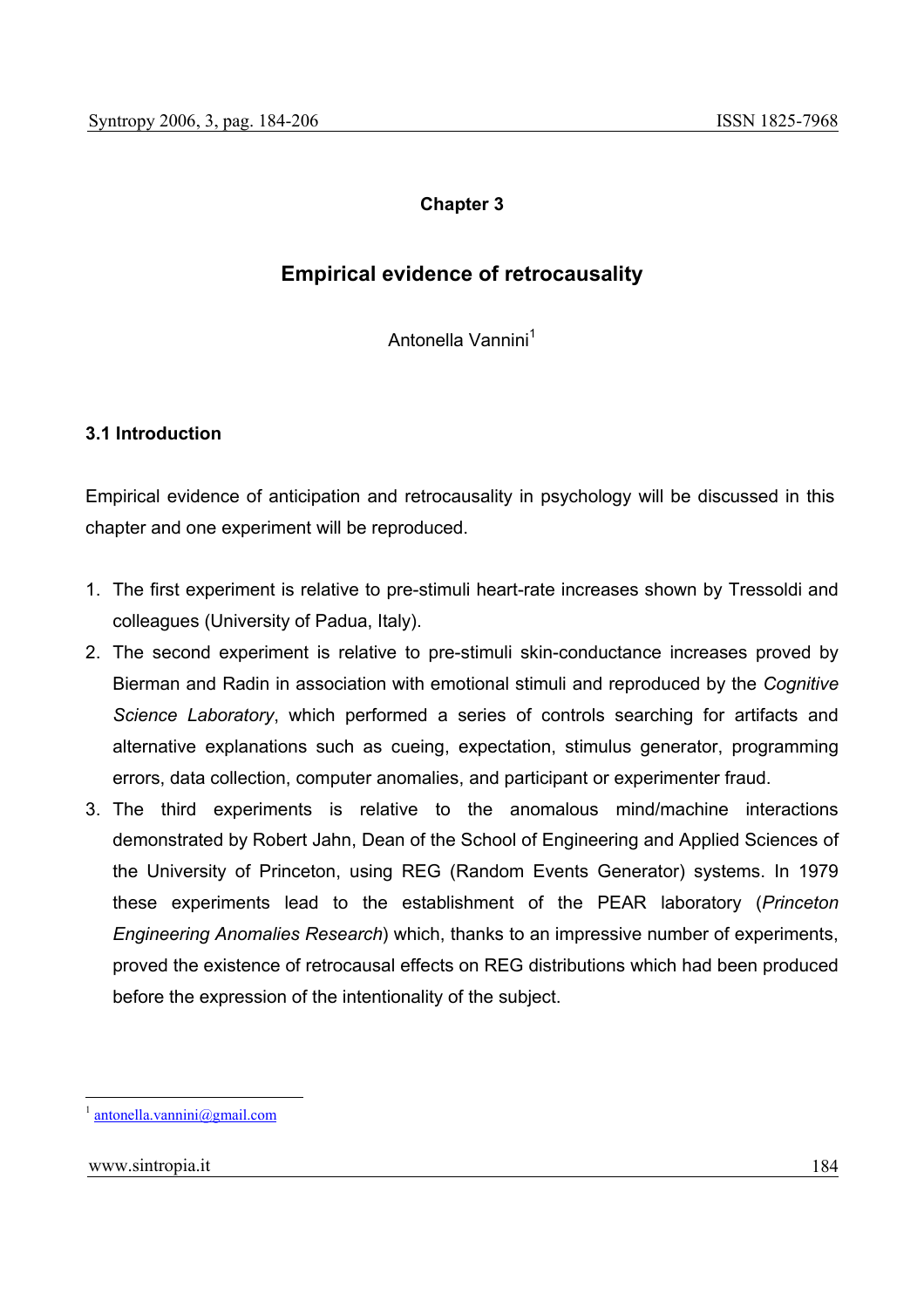#### **3.2 Pre-stimuli heart rate responses: Tressoldi's experiments.**

In the article "Heart Rate Differences between Targets and Nontargets in Intuitive Tasks", Tressoldi (2005) describes two experiments, the first exploratory and the second confirmatory which show that the heart rate increases in advance to the presentation of stimuli (p=0.015 in the first experiment, p=0.001 in the second experiment).

#### *Experiment 1*

The first experiment involved 12 subjects, 5 males and 7 females with an average age of 25.5 years (range between 24 and 45 years), mainly university students. These subjects were asked to participate in a computerized trial which was based on the ability of guessing. The participants were asked to sit on a comfortable chair in front of a computer monitor; on their left hand was applied a device connected to an apparatus which detected the heart rate. All the subjects had been previously informed of the progression of events, and that the sequence of the pictures which would be shown was random. Their task was to guess which picture would be selected by the computer as a target. Each trial consisted in the presentation of 4 emotionally neutral pictures (landscapes, animals, monuments) for about 10 seconds, the time necessary to collect the heart rate data; followed by the simultaneous presentation of all four pictures. At this point the subject had to guess the target picture; also during this phase the heart rate was registered. As soon as the choice of the subject was made the computer performed its choice, using a random algorithm, and selected one of the four pictures and showed it on the monitor. Pictures were different at each trial and were emotionally neutral. The degree of emotionality of these pictures had been evaluated by a committee which gave values between 0 (no emotion) and 10 (high emotion). The average value of emotionality of the pictures used in this experiment was 1,5, with a standard deviation of 0,5.

Data acquisition and the correct functioning of the heart rate measuring apparatus was monitored by a research assistant with his or her back to the participant. Owing to the automation of the target selection, the assistant could not suggest anything to the subject. The experiment ended after 20 trials.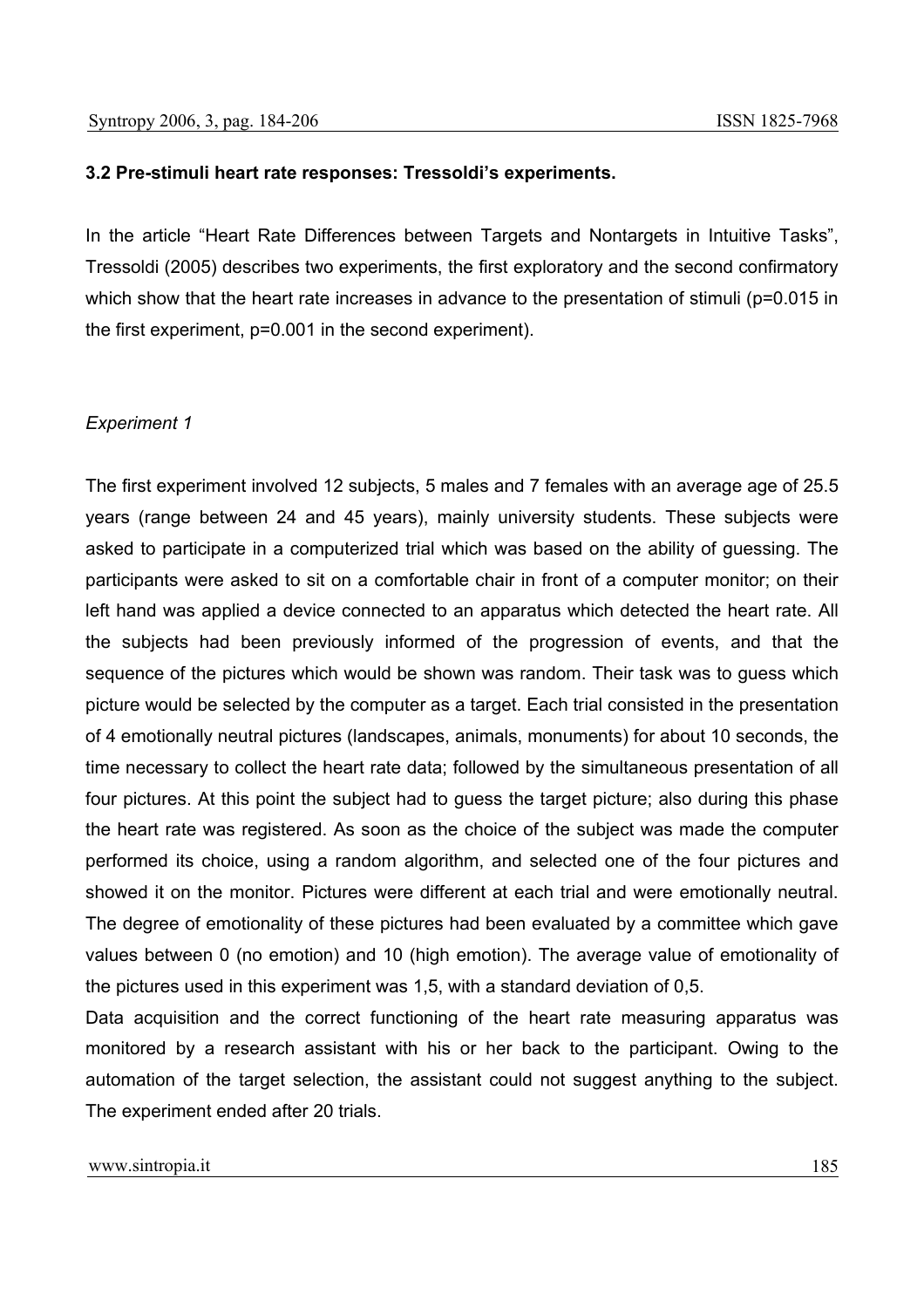Target pictures are those which are selected (using a random procedure) by the computer after the expression of the choice of the subject. Nontarget pictured are those which are not selected by the computer. The results of this first experiment show a statistically significant difference among the heart rate associated with the choice of target and nontargets images. Before interpreting the results, the authors wanted to repeat the experiment on 12 other subjects, in order to exclude that the results of this first experiment could be a consequence of statistical artifacts.

## *Experiment 2*

The second experiment involved 12 subjects, 5 males and 7 females, average age 25,3 (range 23-48 years). Also this second experiment, identical to the first one, shows a statistically significant difference in the heart rate when target and nontargets pictures are chosen.

### *Discussion of the results*

Figure 1a and 1b compare the heart rate frequencies measured in the two different experiments when choosing the target and nontargets pictures.







The results obtained in the second experiment confirm the heart rate differences between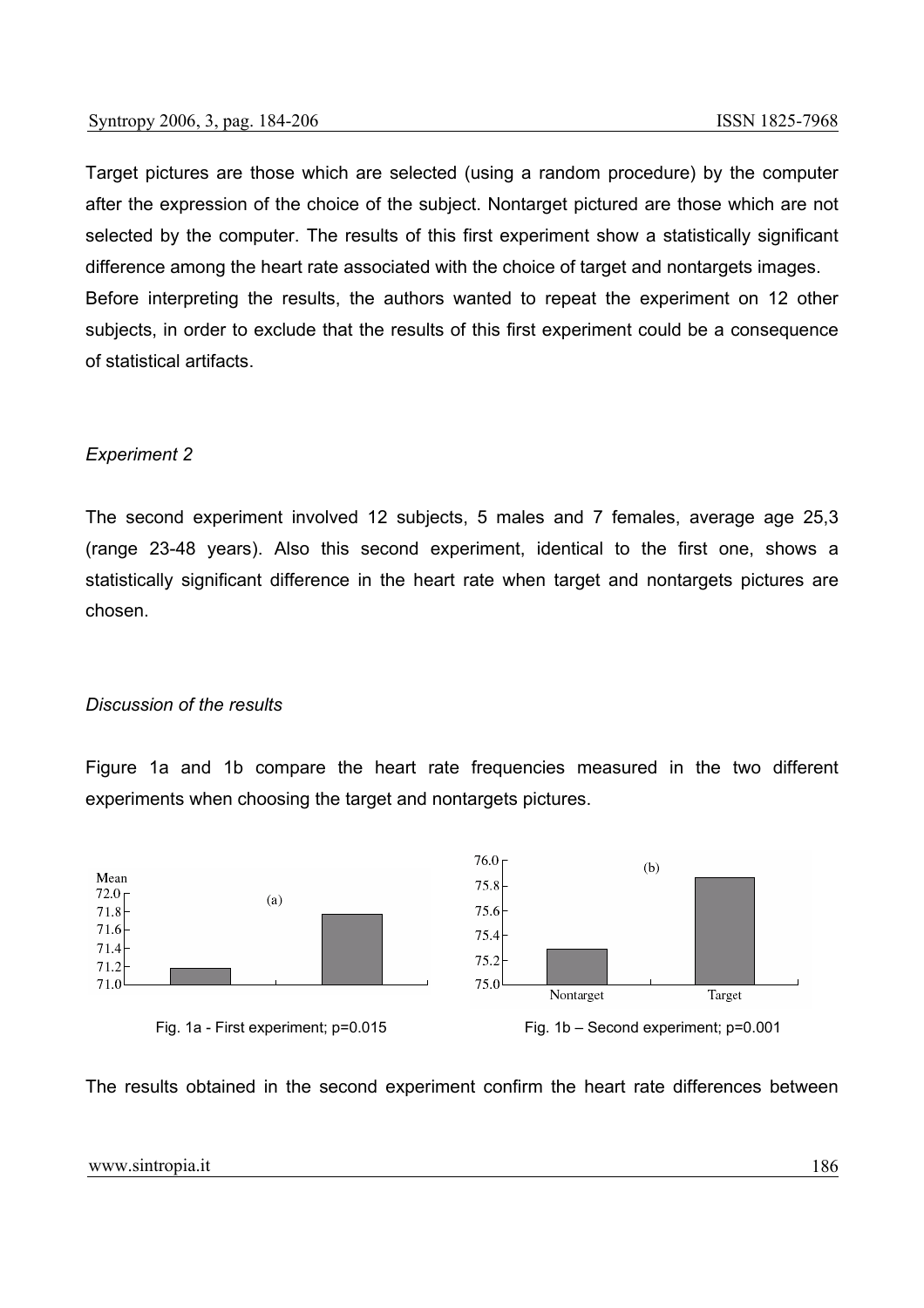target and nontargets pictures, which had been observed in the first experiment. The probability that the observed results may be a consequence of statistical artifacts, even if always present, may be considered low because of the concordant findings of the exploratory and the confirmatory experiments, and the use of the bootstrap procedure which forms new groups of 12 subjects, combining 6 subjects of the first experiment with 6 subjects of the second experiment, and which has always produced statistically significant results.

Tressoldi concluded that with this simple procedure it has been possible to see a slight, but significant, anticipatory change in the heart rate, depending on the nature of stimuli (target or nontarget), even though the choice performed by the subjects was totally random. In both the experiments, the number of guessed targets was equal to the quota expected by pure chance: 5 targets every 20 trials. Even though the sample is limited (altogether 24 subjects), 20 trials were carried out for each subject, enabling to underline even small differences between targets and nontargets.

In a different presentation of the same experiments, Tressoldi and colleagues (Sartori, 2004) underlined that physiological reactions are still considered by most contemporary theories to take place only after stimulation has occurred. Yet recent studies have suggested that the autonomic nervous system can act as a reliable predictor of a future experience. Tressoldi's experiments show that the heart rate can anticipate stimuli giving support to the hypothesis that the autonomic nervous system anticipates stimuli. Tressoldi recalls the studies performed by Damasio with somatic markers (SM) in gambling, and states that SM could be based on anticipatory effects. In 1994 Damasio defined somatic markers (SM) as special instances of feelings which have been connected by learning to predicted future outcomes of certain scenarios. When a negative SM is juxtaposed to a particular future outcome, the combination functions as an alarm bell. When a positive SM is juxtaposed instead, it becomes a beacon of incentive (Damasio, 1994).

#### **3.3 Pre-stimuli skin-conductance increases**

The *Cognitive Science Laboratory* (CSL) was established in the 1990s in California as an evolution of SRI (Stanford Research Institute) activities which had demonstrated the

www.sintropia.it 187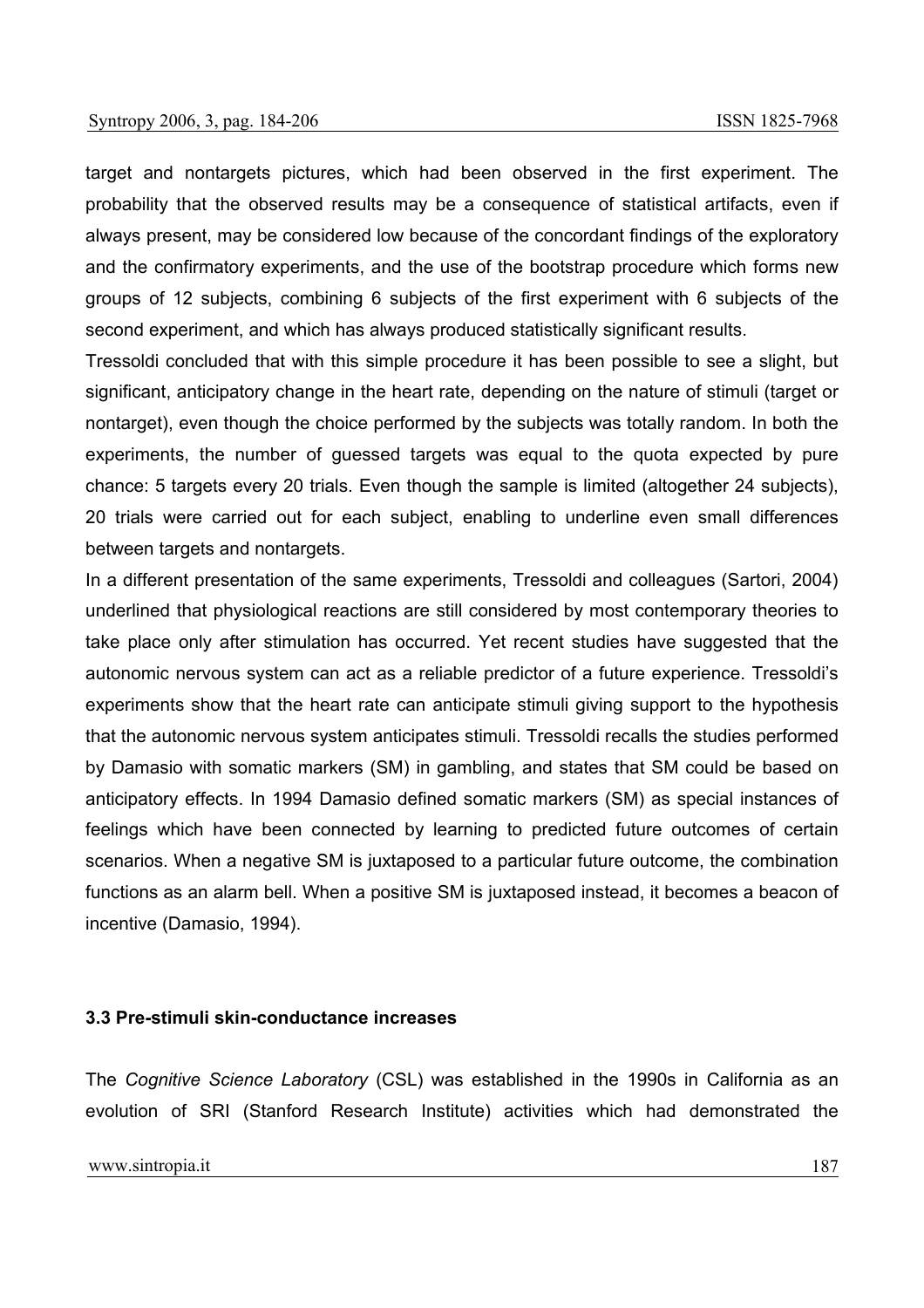existence of quantum properties of the brain, and had been conducted under the direction of Harold Puthoff (quantum physicist) with the financial support of CIA and DIA (Defence Intelligence Agency). CSL research activity continues within the frame of US intelligence agencies but, differently from Puthoff's activities, the procedures are published and the experiments are therefore replicable.

The mission of CSL is to use the tools of modern behavioral, psychological, and physical sciences to:

- determine which phenomena can be validated under strict laboratory conditions;
- understand their mechanisms;
- examine the degree to which they might contribute to practical applications.

In 1997 Bierman and Radin observed anticipated responses of the autonomic nervous system 2-3 seconds before the presentation of emotional stimuli (figure 2).



Sample Number (0.1 sec)

Fig. 2 – Average of skin conductance for 3 types of stimuli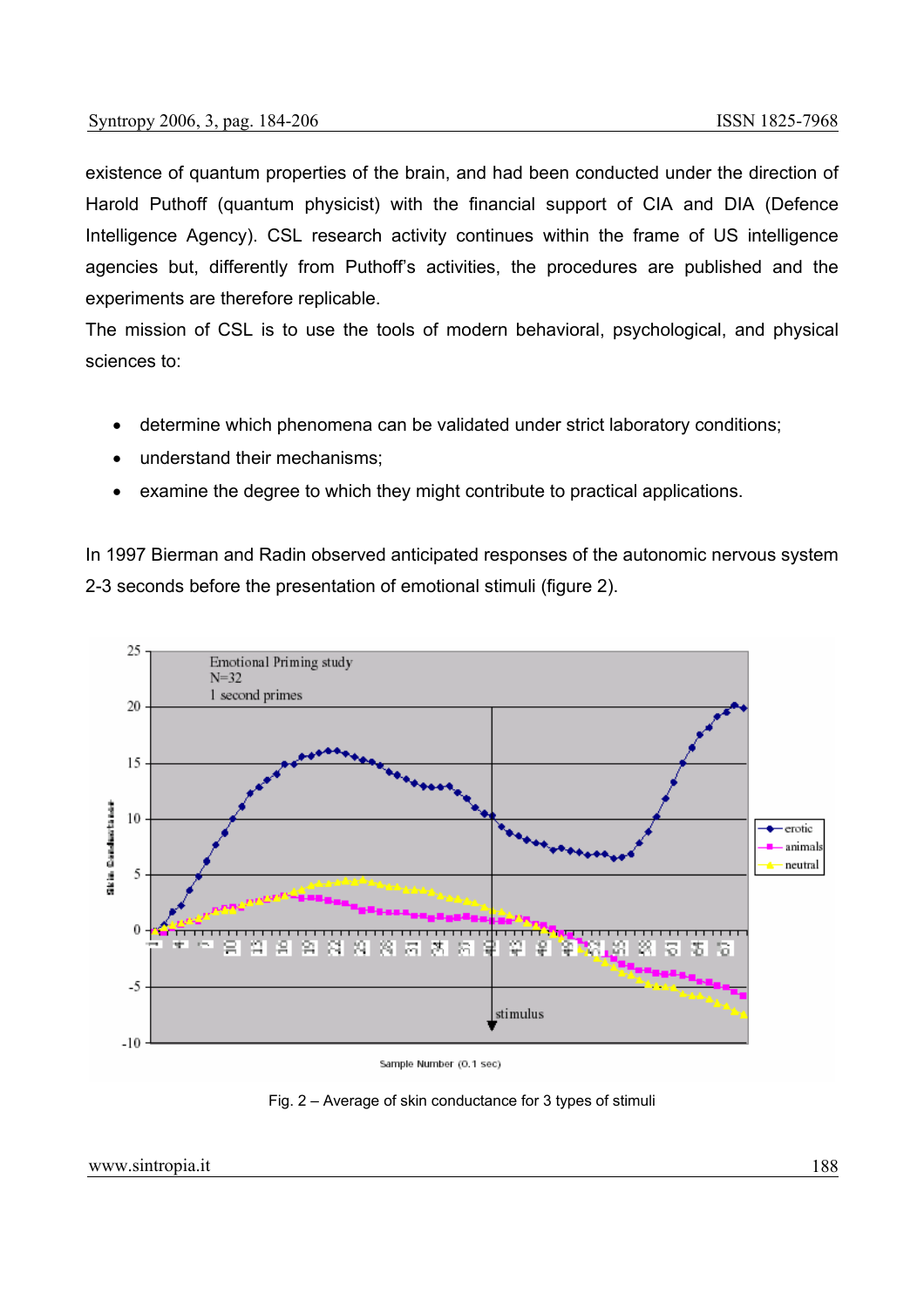Anticipation of events can play a fundamental role in intelligence activities. For this reason in 2003 Spottiswoode and May of CSL replicated Bierman and Radin experiments with the aim of controlling all possible artifacts (cueing, expectation, stimulus generator, programming errors, data collection and computer anomalies, participant or experimenter fraud). The experiment was modified in several ways, for example, instead of comparing erotic, neutral and animal images, the comparison of an acoustical stimulus generated by the computer with a "non-stimulus" (silence) was chosen. The subject used headphones which isolated him from other sounds. The intervals between stimuli were variable, reducing in this way the arousal effect. All possible forms of cueing were controlled and eliminated. The goal of this experiment was that of checking if the anticipated arousal of the autonomic nervous system (in the form of higher skin conductance) was significantly higher when neutral stimuli were used.

The experiment involved 125 subjects who had never participated before in similar experiments. A Contact Precision Instruments device was used to detect the skin conductance, with an accuracy of ±0,1 µSiemens. The presentation of stimuli depended on an automatic generator, and subjects had no way of predicting the incoming stimulus. Stimuli were arranged in a continuous random loop and did not provide any sort of cue about the timing and type of stimulus. The intervals among stimuli could vary between 40 and 80 seconds and included the following sub-intervals: 5 seconds of recording of skin conductance before stimuli, 1 second during stimuli, 24 seconds after stimuli. Each session consisted of 20 trials (stimuli). As an average 10 stimuli were audio (identical 97-dB computer generated audio stimuli) and 10 stimuli were silent (control); the selection between audio and silent stimuli was performed after skin conductance was recorded in the 5 seconds period preceding the stimulus. Audio control stimuli (silence) were used to evaluate the arousal effect. Each session lasted approximately 25 minutes, at the end of which an audio message informed about the end of the experiment.

Data analysis shows a statistically significant difference of skin conductance, between stimuli and non stimuli (silence), 2-3 seconds before stimuli, reaching a probability level of p=0,00054. Skin arousal which anticipates control stimuli is markedly lower than pre-stimuli skin conductance and disappears while reaching the stimulus (figure 3).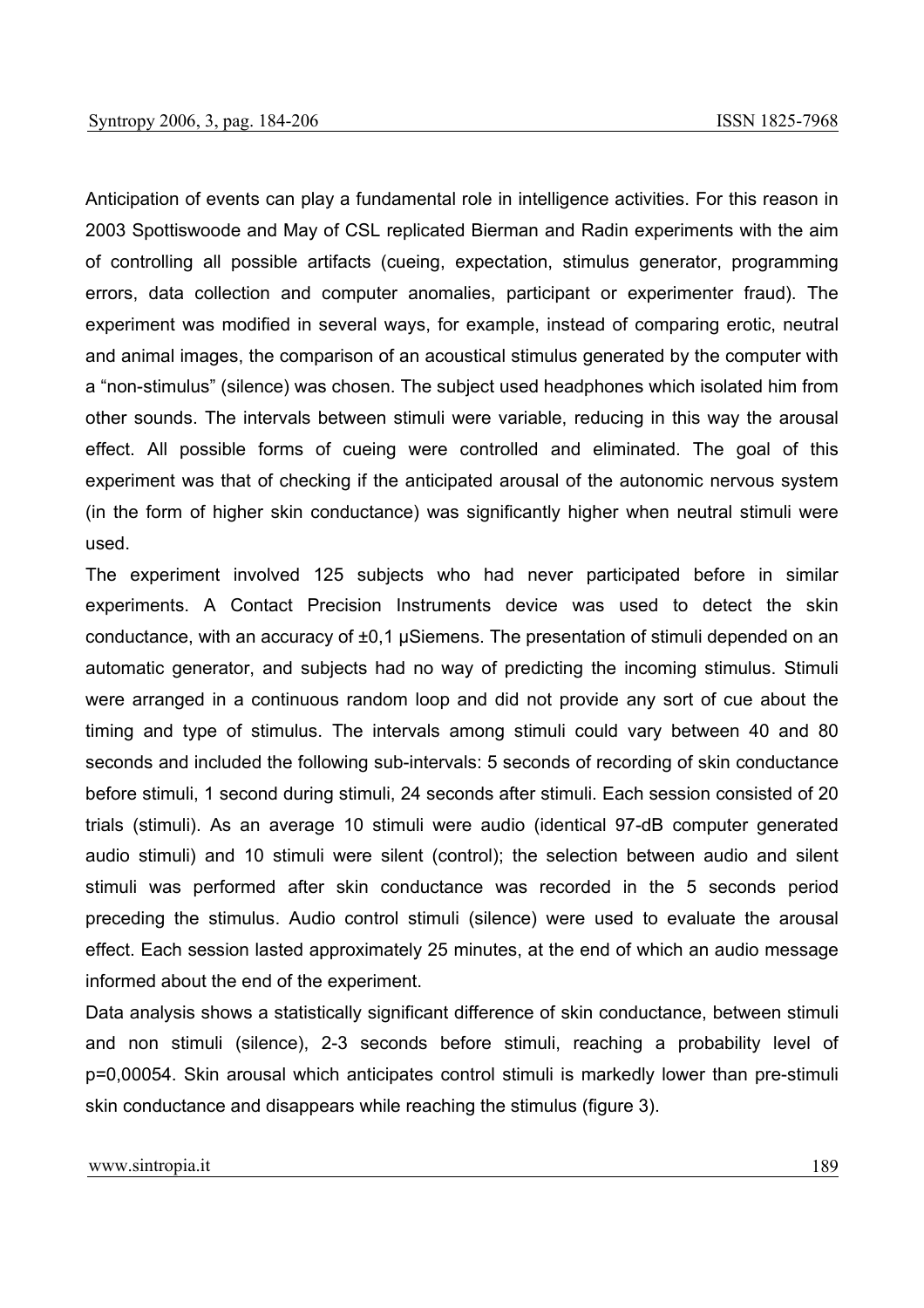

Fig. 3 – Prestimulus response of skin conductance; p=0,00054.

Spottiswoode and May performed controls for the following artifacts:

- *Cueing*. Both the experimenter and the participant were blind to the upcoming stimulus type. The choice of the audio stimulus was determined by the computer using random procedures and after the prestimulus skin conductance was measured.
- *Expectations*. The arousal effect was controlled using different pre-stimulus intervals, which were determined randomly by the computer.
- *Independence of stimuli*. The correlation among stimuli resulted as equal to zero; the absence of correlations proves that it was impossible for the subjects to predict the nature of the next stimulus on the basis of the previous stimulus.
- *Independent data analysis*. Data were simultaneously sent to the two experimenters who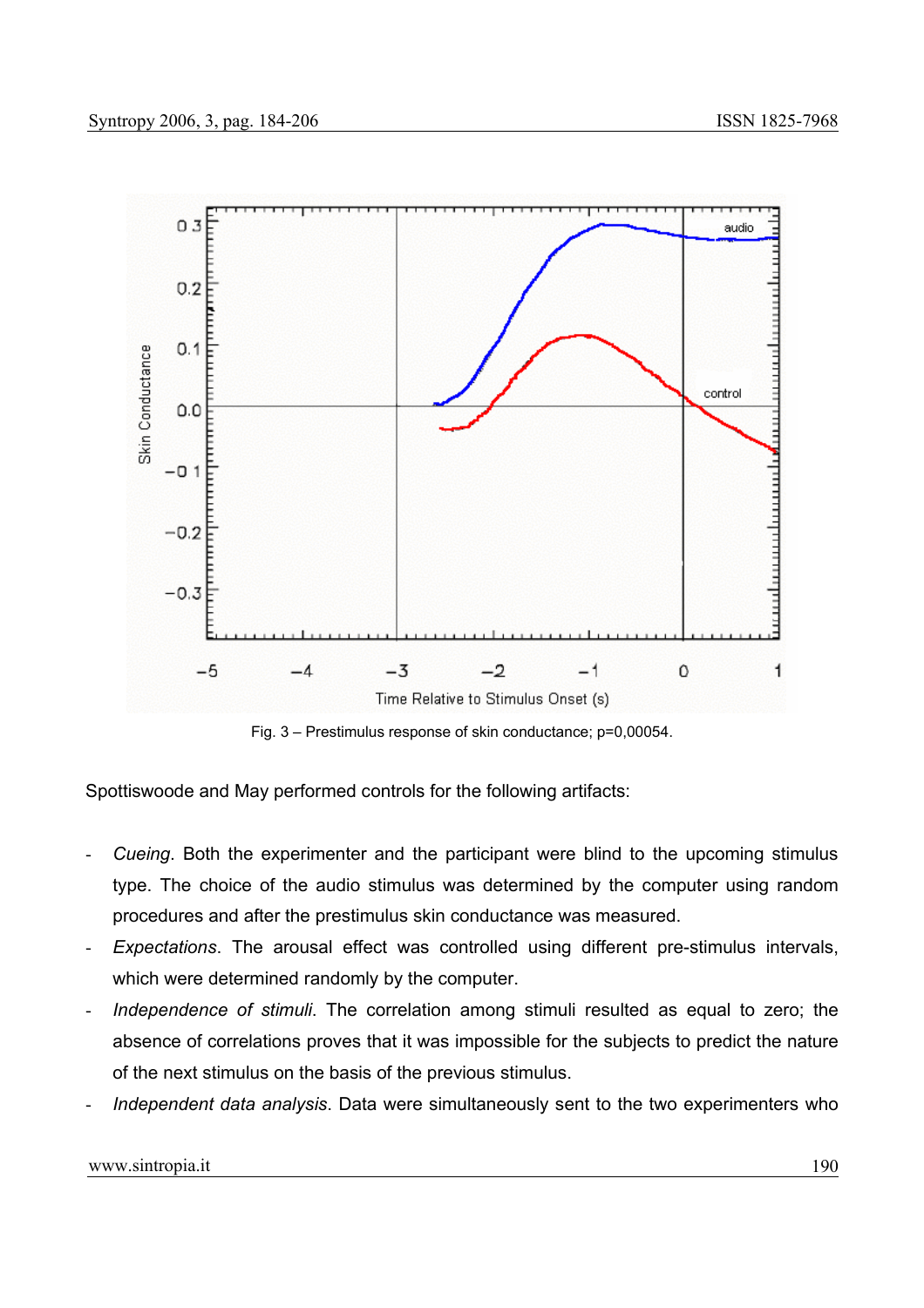produced data analyses independently.

- *Data gathering*. In order to check for artifacts the entire experiment was replicated using a skin conductance simulator, the behavior of which was known.
- *Fraud*. Two different types of fraud were analyzed. In order to avoid the possibility that subjects could manipulate data, all data was stored in a binary 128 bit format which could not be read by commercial software. The computer was not linked to internet or accessible to subjects. The possibility of fraud by the experimenter was controlled by independent data analysis; fraud would have required the agreement of both the experimenters. The replication of these results by other research institutes is the proof of the absence of this last type of fraud.

### **3.4 Anomalous mind/machine interactions**

The PEAR (*Princeton Engineering Anomalies Research*) laboratory was founded in 1979 by Robert Jahn, Dean of the School of Engineering and Applied Sciences of the University of Princeton, as a consequence of a thesis of a student who, using a REG (*Random Events Generator*) system, showed that the intentionality of the mind could interfere with the production of REG distributions, moving mean values towards higher or lower values according to the expression of the intentionality of the mind (p<0.000001).

Jahn and Dunne summarized the history of the PEAR laboratory in the paper "*Consciousness and Anomalous Physical Phenomena*" (Dunne, 1995). Millions of trials were performed and the capability of the mind to interfere with the generation of REG distributions was continuously proved. This capability was tested in different modalities and it was shown that it can be obtained also when the subject was separated from the REG generator (remote modality), and when the REG distribution was produced before the expression of the intentionality of the subject (off-time modality). The strategy of PEAR is similar to that used in the modern laboratories of physics, where the modification of highly precise physical processes are studied. In REG experiments the behavior of the gaussian distribution is well known and highly precise.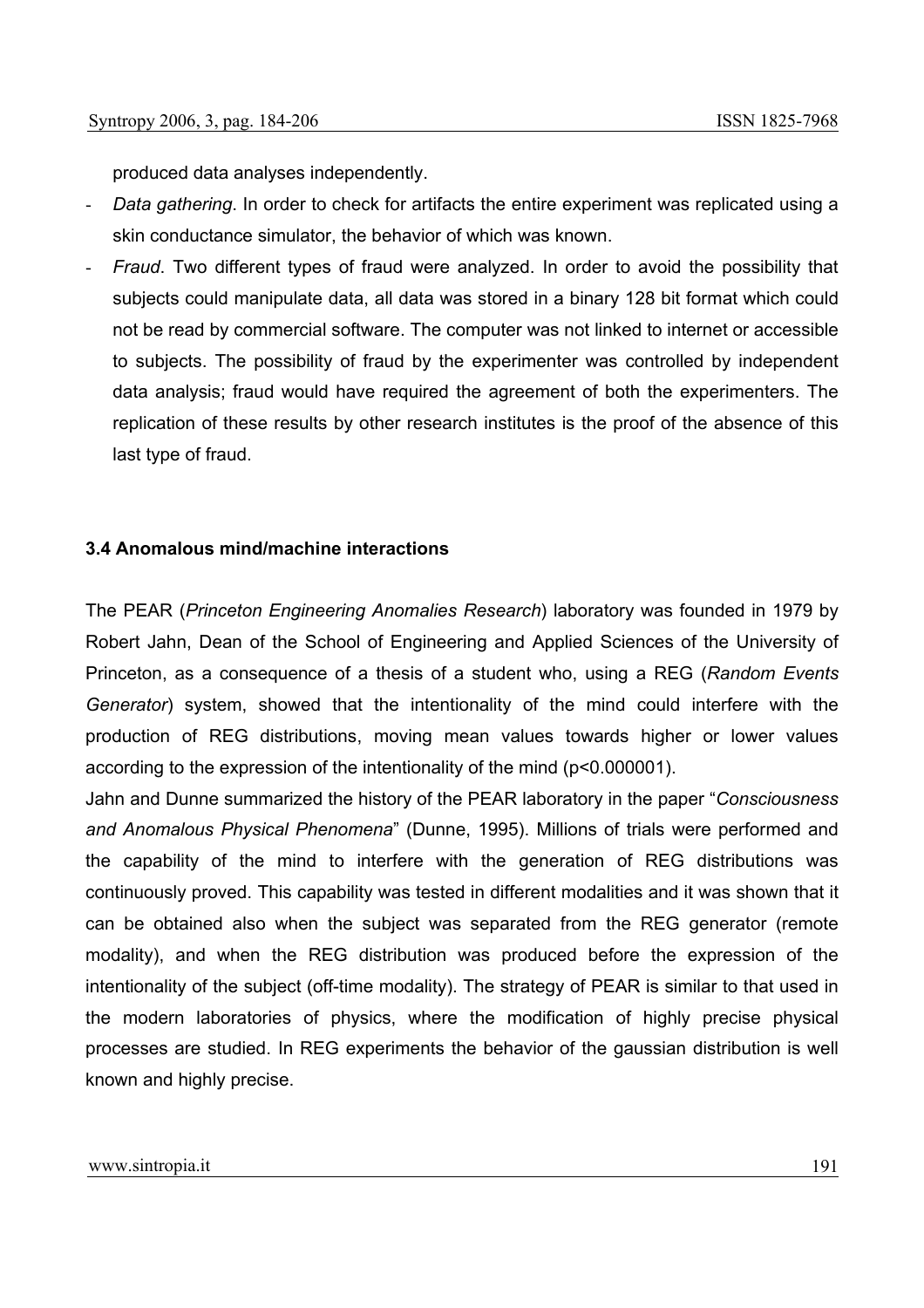

Fig. 4 – Cumulative deviations from the gaussian mean value: operator n.10, first 5.000 trials.

PEAR laboratory has engaged in its experiments a total of 140 subjects who, starting from 1979, have conducted several million trials. The independent variable was the intentionality of the subject: subjects were asked to distort the REG distributions towards high or low mean values just using the intentionality of the mind.

REG is a random events generator based on the flipping of electronic coins which are perfectly balanced; PEAR used sequences in which these electronic coins were tossed 200 times, producing in this way average values of 100 heads and tails. In figure 4, distributions are divided in high (HI), baseline (BL) and low (LO) intentionality; the average value (100) was normalized to 0. Hi and Low distributions diverge from the expected gaussian distribution with values of p<0.000009, for LO, and p<0.003 for HI.

#### www.sintropia.it 192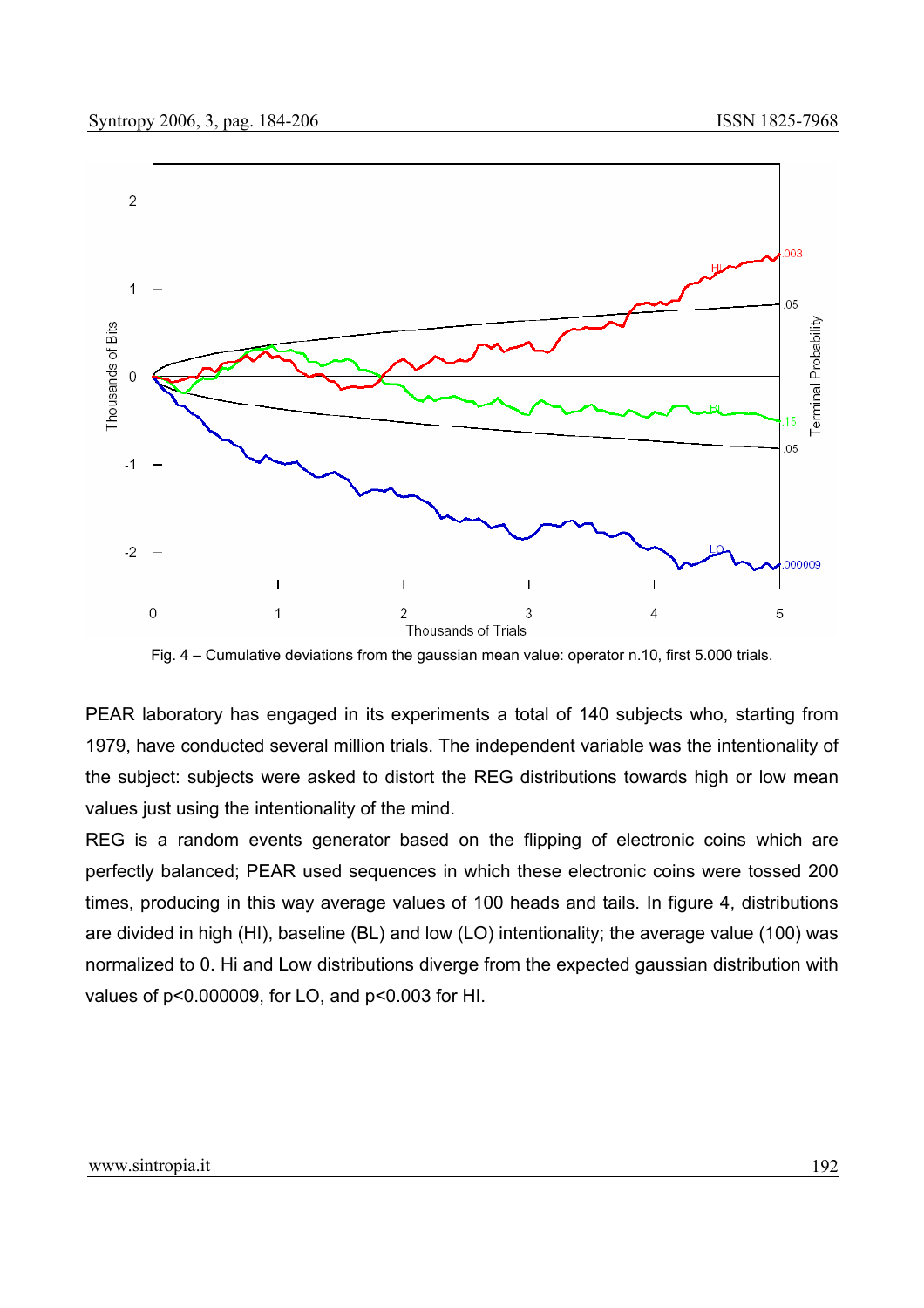

Fig. 5 – Cumulative deviations from the gaussian mean of all the trials performed by subject n. 10.

Figure 5 shows the sum of all the sequences produced by one subject in a period of 12 years.

#### *Non local effects in space and time*

PEAR non local experiments (remote and off-time) are described in the article "*Consciousness and Anomalous Physical Phenomena*" (Dunne, 1995). Remote experiments in which the REG system was spatially separated up to a distance of 5,000 Km involved 91 subjects and 396,000 trials were performed; the REG system was started at precise timing without knowledge of the intentionality which the subject was expressing. The size of the effects have been extensively reproduced and confirmed; these results are similar to those which have been produced in the local modality, where REG system and subject intentionality shared the same room and the same moment in time.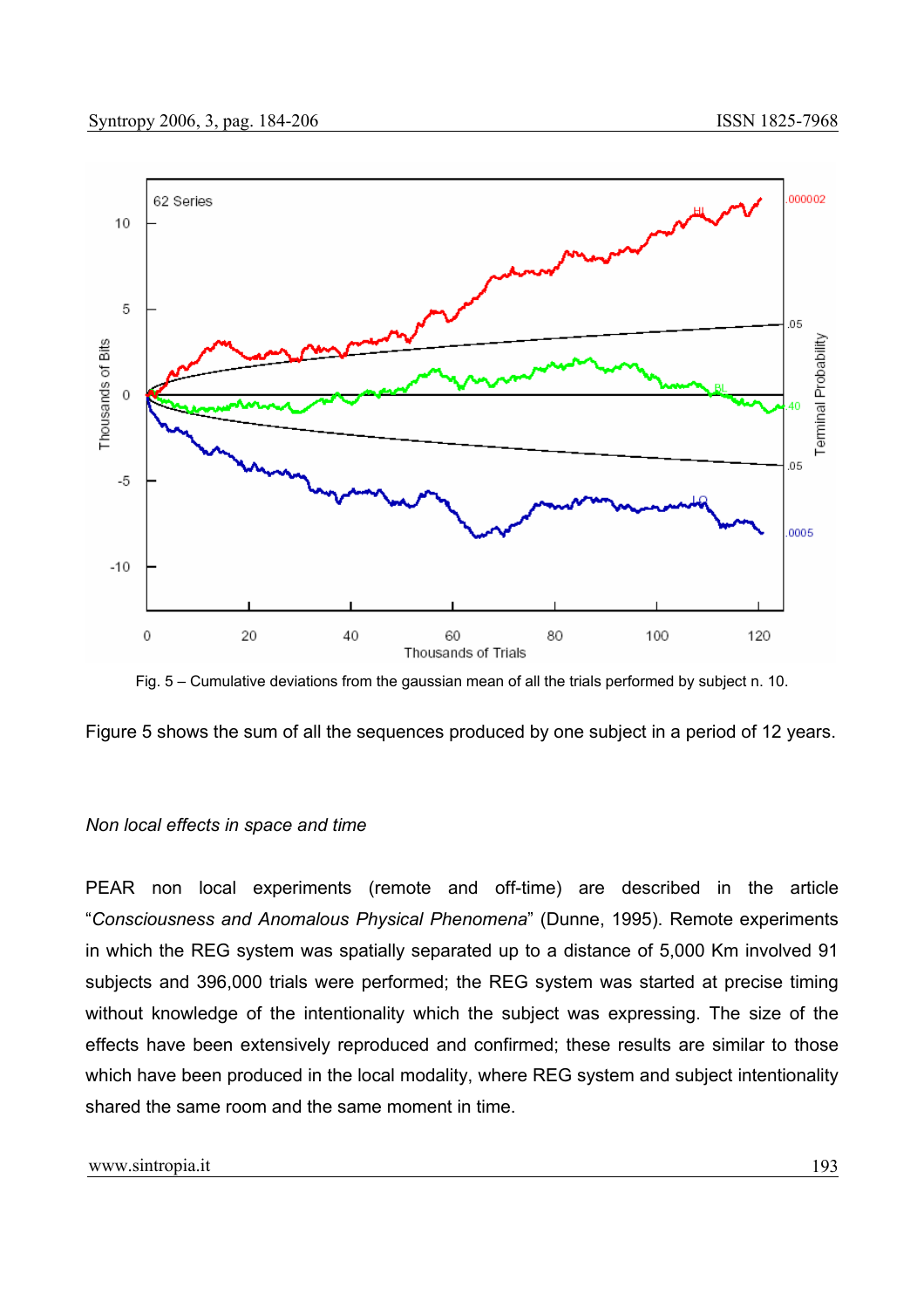During the second group of experiments, 87,000 and 27 subjects, the REG system was activated before the expression of the intentionality of the subject. Figure 6 compares the different modalities local, remote, on time and off-time (retrocausal) and shows a significant increase in the size of the effect in the off-time modality.



Fig. 6 – Comparison between local and remote experiments, and between on-time (sum of local and remote) and off-time (retrocausal). The height of the bar shows the mean value of the trials, while the vertical line the limits of the probability beyond which values become statistically different (for example, on-time and off time trials are significantly different).

#### *FieldREG, retrocausality and emotions*

In the paper "*The PEAR proposition*" (Jahn, 2005) Jahn and Dunne underline that, thanks to modern PC it is now possible to use REG systems which are extremely precise and which allow to perform REG experiments in the most different environments (even at home). These experiments are named *FieldREG* and have shown that the mind/machine interaction is amplified when it takes place in emotionally "resonant" environments, whereas the effects diminish when they take place in anonymous settings. The differences observed among resonant and non-resonant settings show a statistical significance of  $p<3.2x10^{10}$ (p<0.00000000032). The FieldREG experiments demonstrate that emotions play an important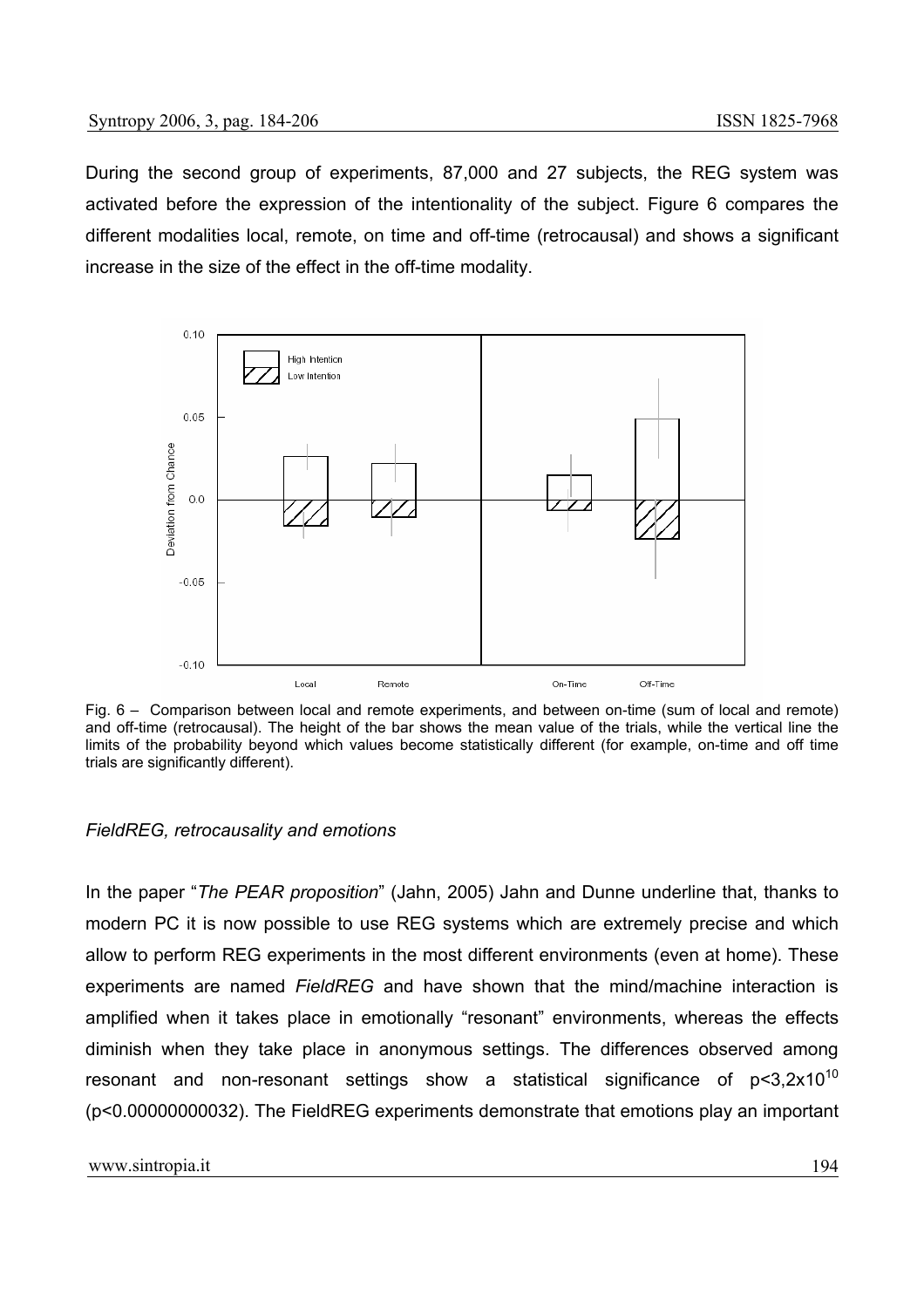role in the anomalous mind/machine interaction.

### **3.5 Replication of the REG experiments**

The REG experiments performed at the Princeton University usually inflame skeptical reactions. For this reason, and in consideration of the fact that with modern PC it is now possible to reproduce REG experiments quite easily, it was decided to replicate these experiments in the local and retrocausal modality.

- In the local modality 16 subjects, who had never participated before in REG experiments, were involved. The results show the importance of a training period and of the motivation factor.
- In the retrocausal modality the best subject was engaged after a period of 2 weeks training.

#### *Software*

A REG software, written in Delphi 4, was developed. This software shows the REG results on a graph which is divided in two sides. The central line coincides with the gaussian theoretical mean value, the left side is relative to Low values, while the right side is relative to High values:

| FieldREG - antonella.vannini@gmail.com - www.sintropia.it |  |  |
|-----------------------------------------------------------|--|--|
|                                                           |  |  |
|                                                           |  |  |
|                                                           |  |  |
|                                                           |  |  |
| <br><b>START</b><br>,,,,,,,,,,,,,,,,,,,,,,,,,,,,,,,,      |  |  |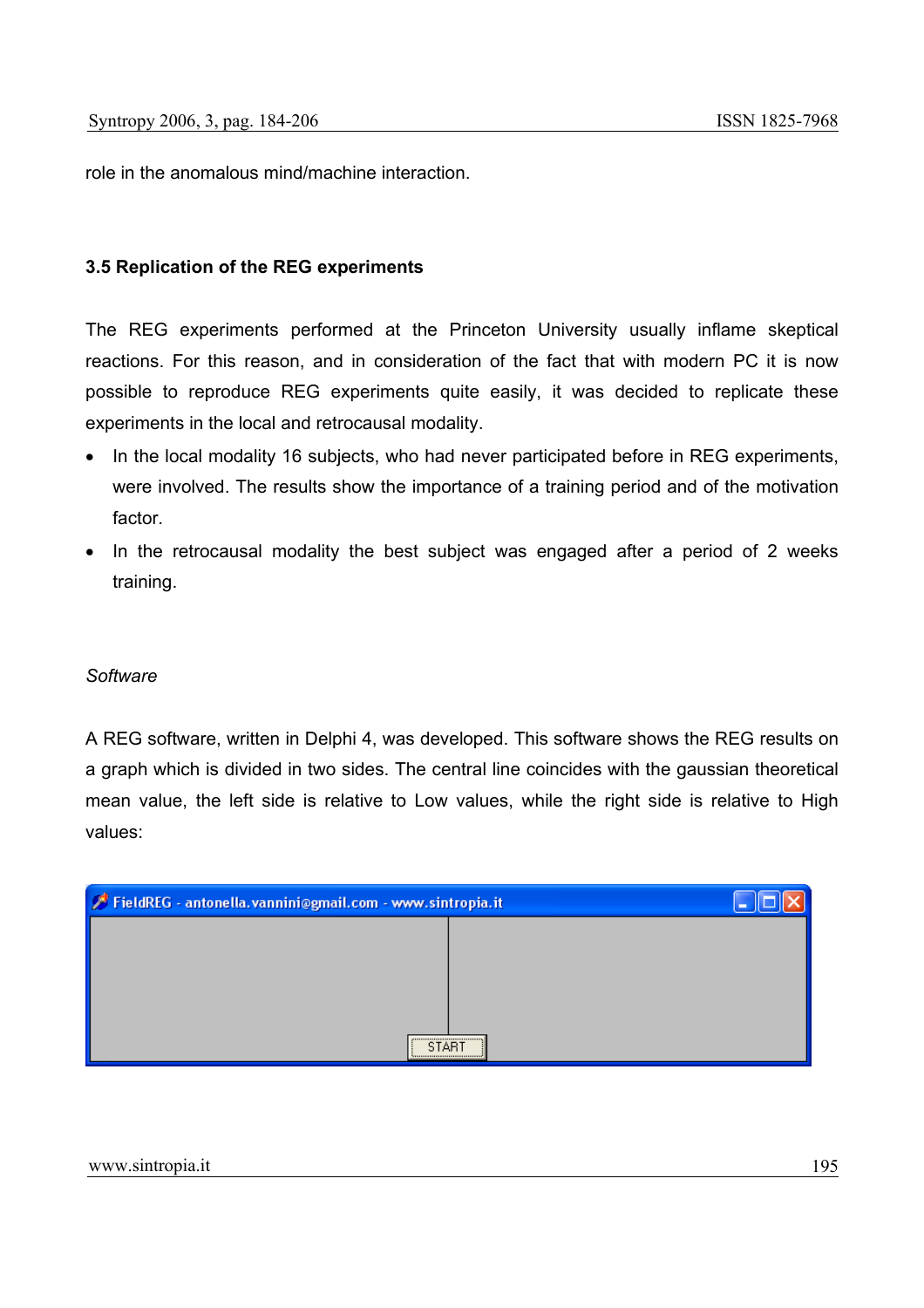When the START button is pressed the computer chooses, according to a random procedure, on which side to start the trials:

| FieldREG - antonella.vannini@gmail.com - www.sintropia.it |         |
|-----------------------------------------------------------|---------|
|                                                           |         |
|                                                           |         |
|                                                           | >>>>>>> |
|                                                           |         |

Pressing the grey button under the triangle, the subject starts the REG sequence and, at the same time, expresses his/her intentionality.

| FieldREG - antonella.vannini@gmail.com - www.sintropia.it |                                               |
|-----------------------------------------------------------|-----------------------------------------------|
|                                                           |                                               |
|                                                           |                                               |
|                                                           |                                               |
|                                                           | ,,,,,,,,,,,,,,,,,,,,,,,<br>$\rightarrow$ >>>> |
|                                                           | ,,,,,,,,,,,,,,,,,,,,,,,,                      |

When the button is pressed the computer produces 1 million sequences of 50 flips of the electronic coin. The mean value of these sequences determines the point which will be reached by the line. The lines which are drawn on the graph unite the mean values which have been obtained in successive trials.

Subjects received the instruction to express their intentionality when they pressed the button, the intentionality was to deviate the line towards the triangle. The pressure of the button is used to start the REG procedure (which lasts approximately 1 second), and to start the expression of the intentionality of the subject.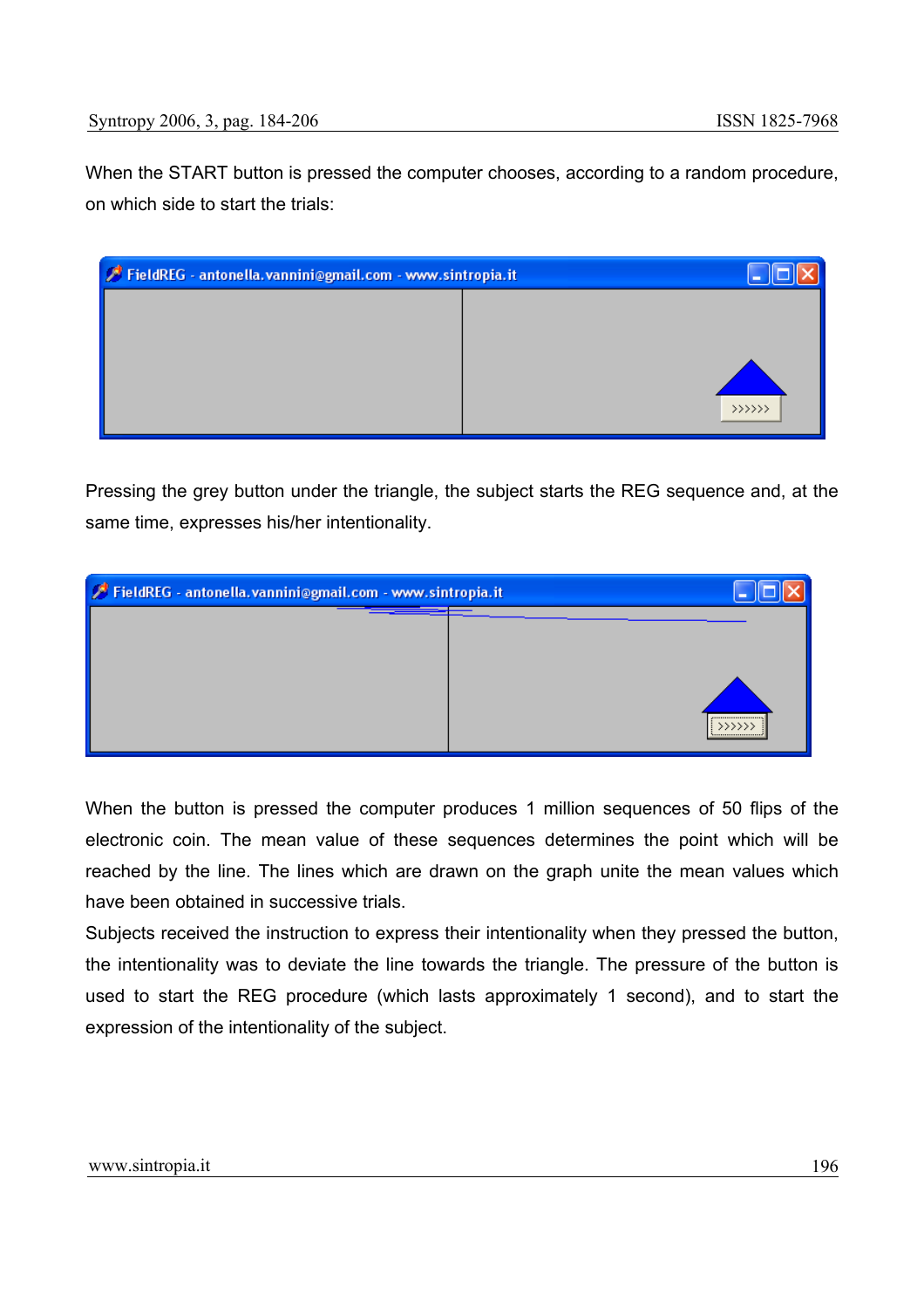Each cycle was composed of 33 trials on the left and 33 on the right. When the trials on the first side ended (in this example the right trials) they automatically started on the opposite side.



Considering the perfection of the REG systems, and the fact that the deviation from the theoretical mean is very limited (for example: 25.004300, 24.998691, 25.008605), in order to visualize the resulting line on the graph, the space around the mean value was zoomed by a factor of 1x1.000.

*Experiment performed on 16 subjects who had never participated before in REG experiments: the importance of training and motivations* 

This first experiment had the aim to evaluate the effect of intentionality on subjects who had never participated before in REG experiments. Subjects were enrolled using two different modalities:

- 8 subjects offered to participate during a seminar held in Tuscania (Italy) on the 21 May 2006;
- 8 subjects were contacted via e-mail, and performed the experiments at home using their own computer.

As a whole 10 females and 6 males took part in these experiments, the mean age was 38, with a range falling between 23 and 74 years.

In the trials performed in Tuscania the participants were asked to take part in 3 different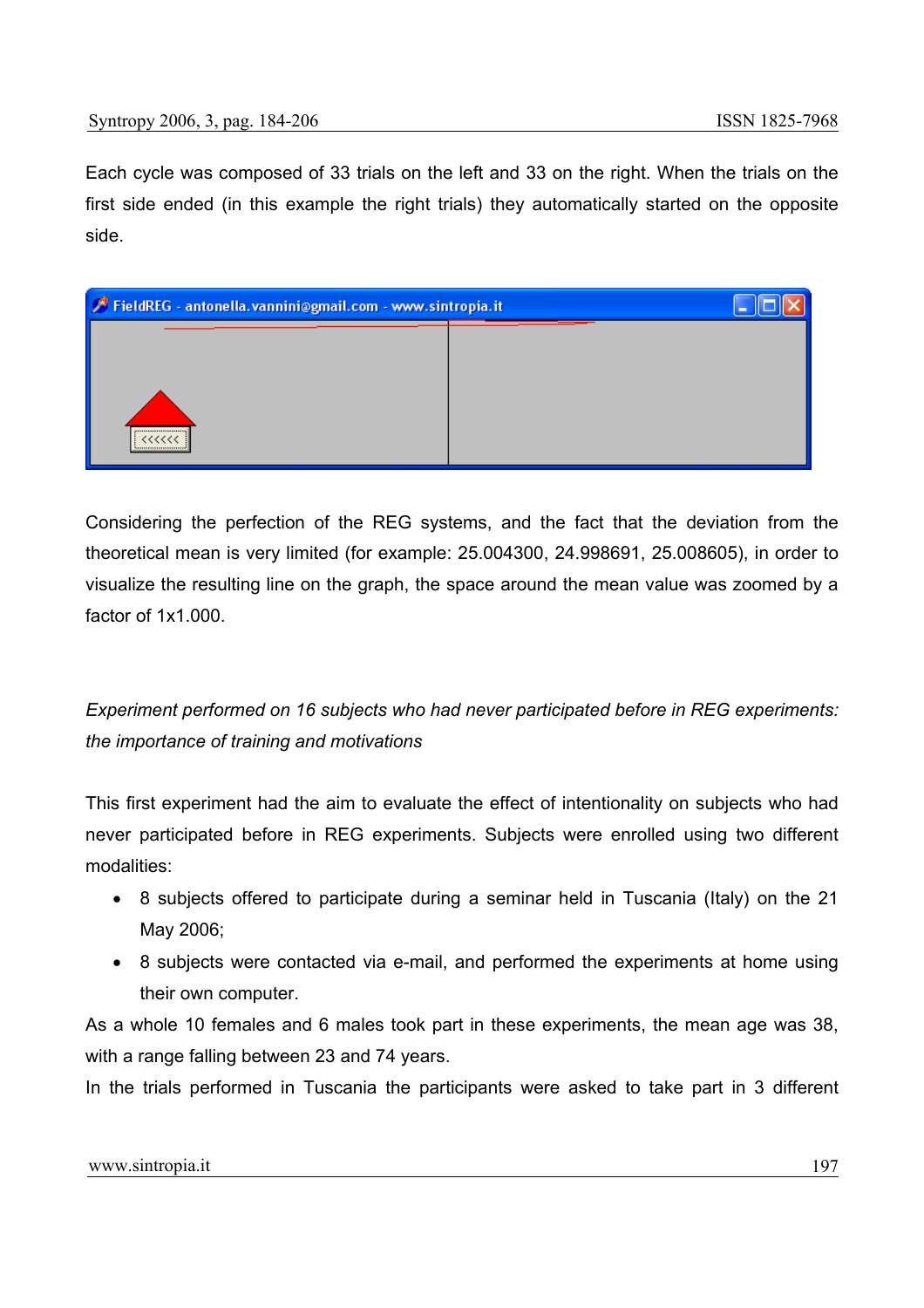sessions, each one lasting 5 minutes, in three different moments of the day: morning, noon and afternoon. Subjects conducted the experiment alone, in a room away from noises and sources of distraction.

The first reaction of the participants was that the experiment is very demanding, it requires a lot of attention and causes loss of concentration rapidly. After the first session the instruction was added to end the experiment as soon as the concentration level diminished.

Each subject was informed that the software used a generator of random events, which produces a perfectly balanced distribution, and that the goal was to unbalance the distribution to the left when the triangle was at the left, and to the right, when the triangle was at the right, simply using their intentionality of the mind. In the next pages the results of 11 subjects will be discussed. It is important to note that the statistical unit (n) is relative to trials (and not to subjects): for example subject 1 performed 2.244 trials (each trial consists in 50million flips of the electronic coin); statistical significance is calculated within each subject comparing the High and Low distributions.



Fig. 7 – Distribution of the REG trials of subject n. 1 (F, N=2240).

Figure 7 shows the results of subject 1. It is possible to note that only at the end of the trials the two distributions start to diverge (the red arrow shows the point where the two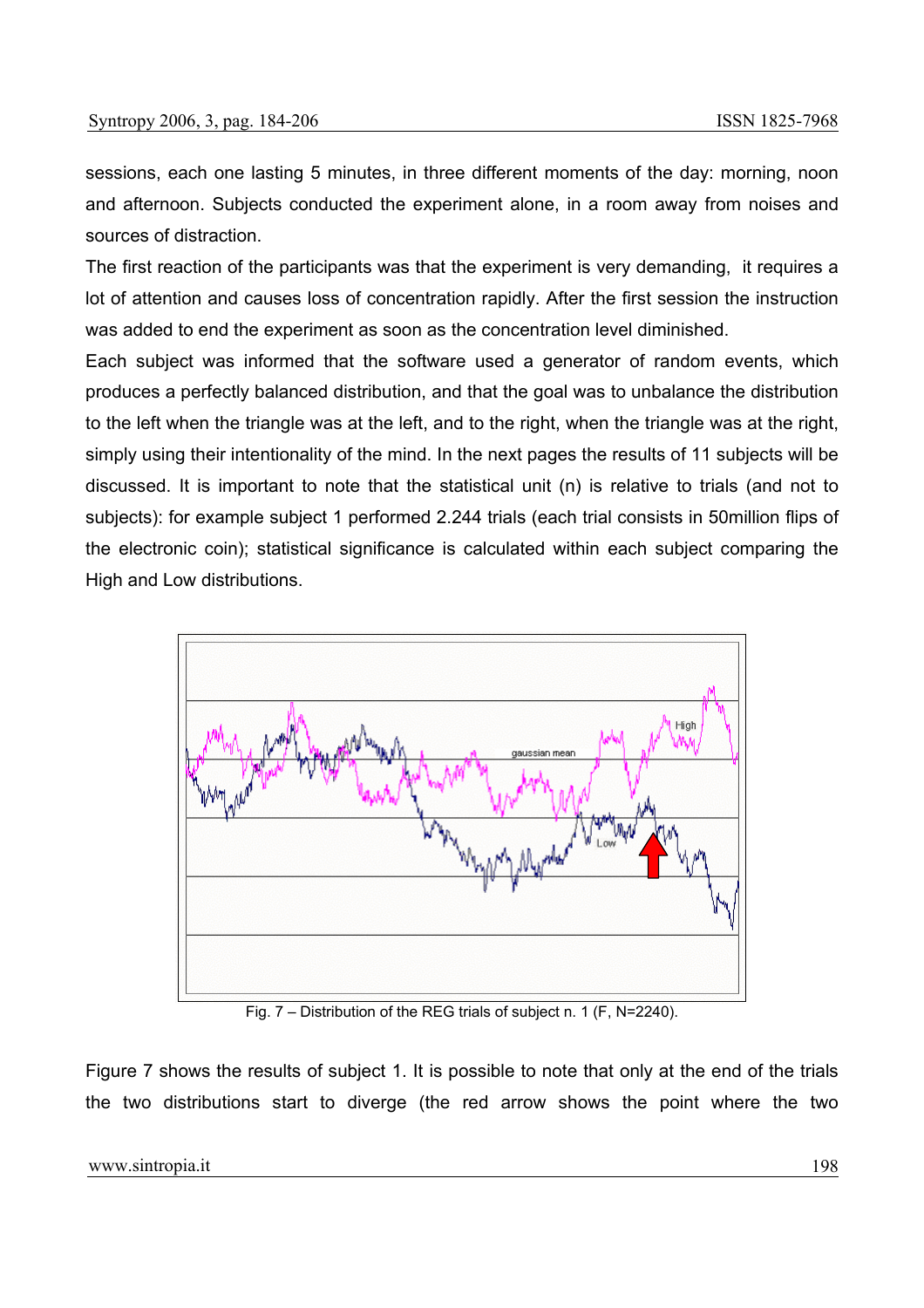distributions start to diverge). It is well known that an initial period of training, which varies in length for each subject, is necessary before effects start showing. This first period is characterized by High and Low distributions which do not diverge significantly from the gaussian mean value and which intersect continuously with each other.

In this first replication of REG experiments, statistical significance has been calculated including the training period, obtaining in this way values which are markedly lower than what can be obtained when excluding the training period.

It is important to remember that PEAR has been working for 25 years with a limited number of subjects (reaching a maximum of 140 subjects) and results have been examined only after the training period.

Figure 8 shows the results produced by subject n. 2, while figure 9 shows the graphical representation of the results produced by subject n.3.



Subject 2 shows a very short period of training (only 2 cycles), during which the two distributions High and Low do not diverge from the mean value and among themselves. After this training period the two distributions show a sudden tendency to diverge. Subject 2 shows that in some cases a session of just 5 minutes is sufficient in order to activate the processes which produce the anomalous effect mind/machine.

Subject 3, on the contrary, shows a long training period. It is important to say that this subject started to produce the effect only after he received detailed information about how the REG software works: how distributions are calculated, and what the line which is drawn by the computer means. Subject 3 has shown that beside a training period, which varies depending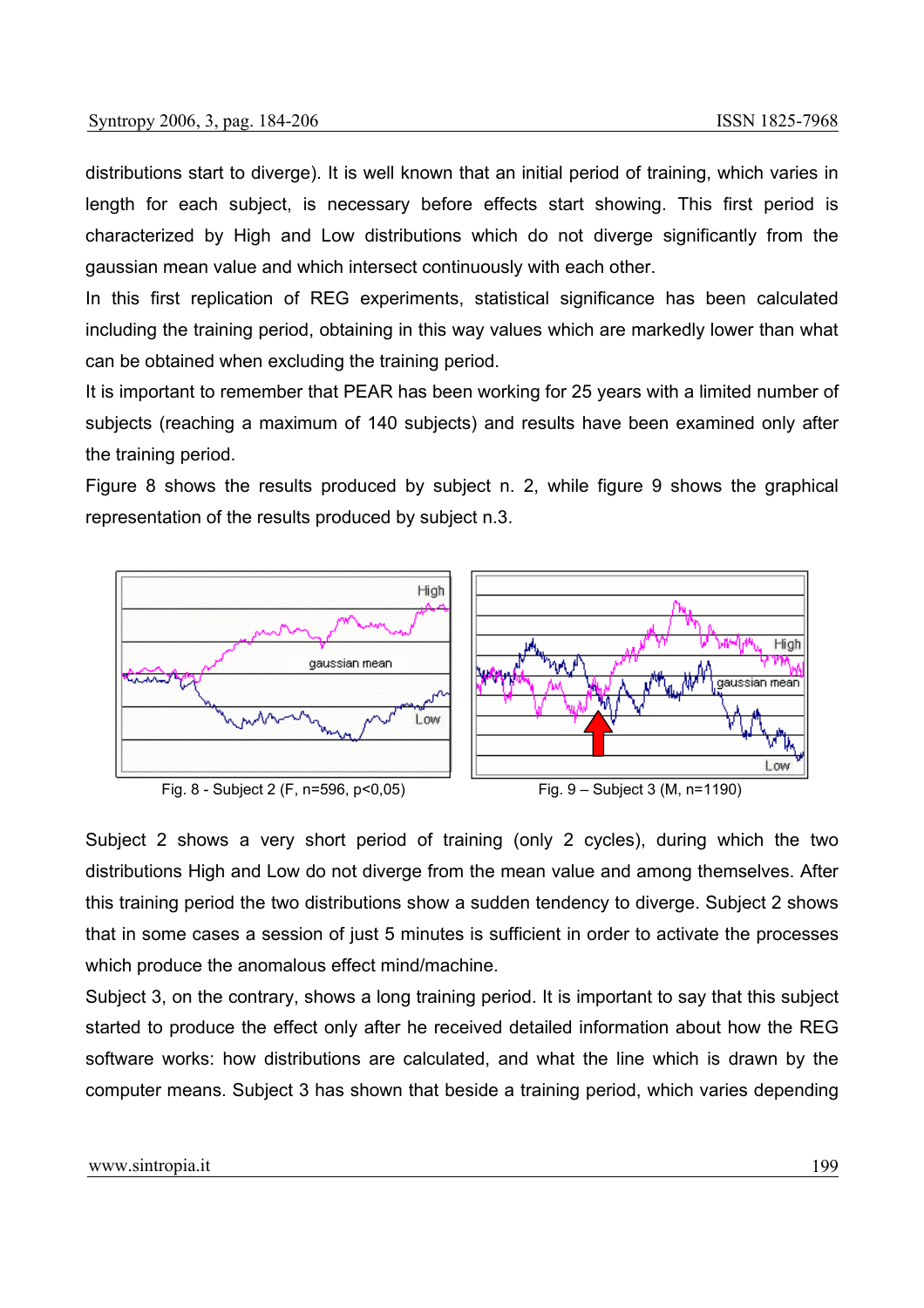on the subject, another important element is the motivation which derives from a deeper knowledge of the hypothesis and procedures of the experiment.



Fig. 10 - Subject 4 (F, n=1190, p<0,05)

In figure 10 the results produced by subject 4 show a good separation of the low distribution, the only exception being interval underlined with the red arrow, which was characterized by a strong headache, after which the two distribution started to diverge again. This graph supports the hypothesis that REG systems could become a new diagnostic technology.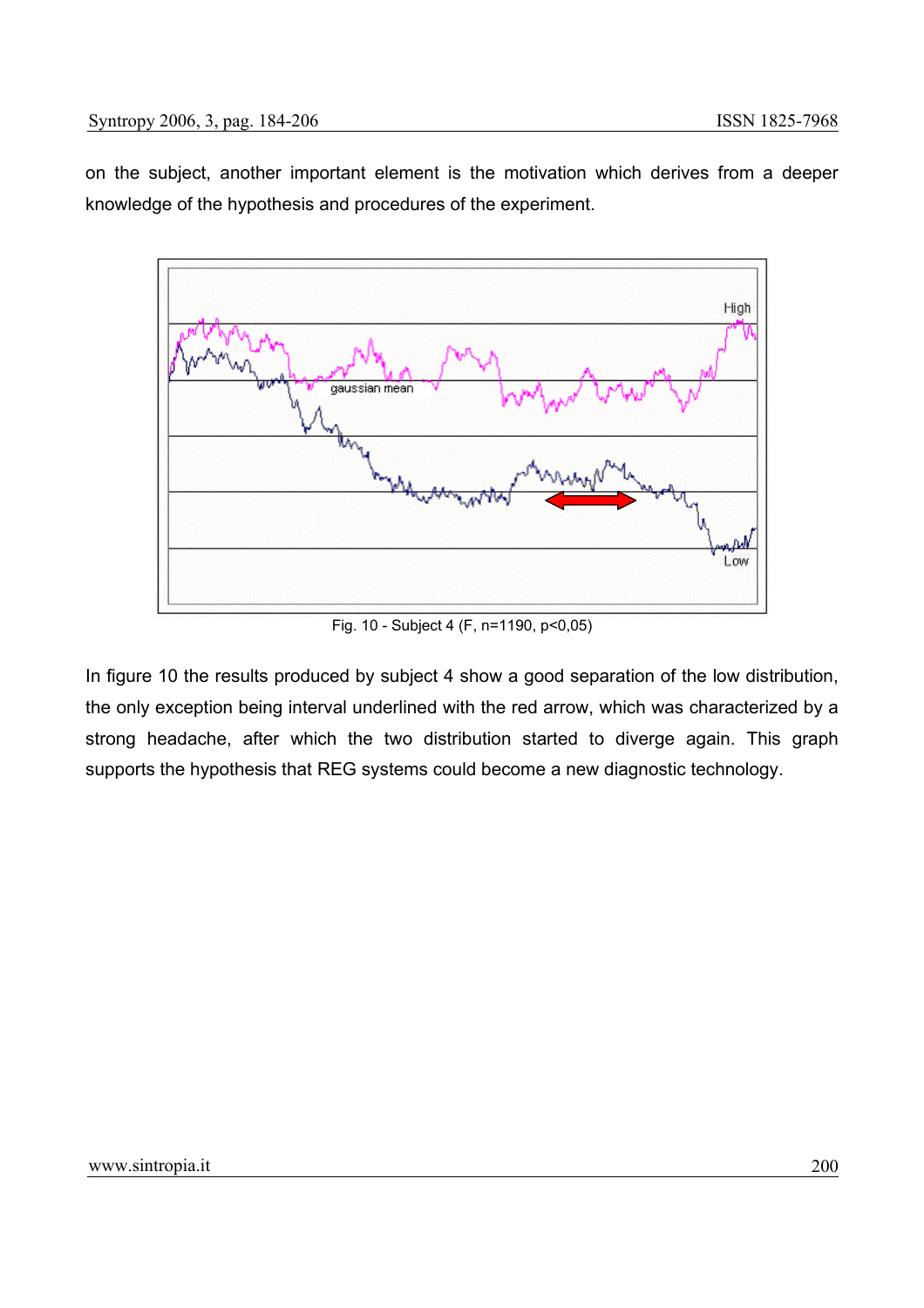

Fig. 11 – Subject 5 (M, n=792)

Subject 5 (figure 11) has shown the initial absence of the training period but with inverted a high and low effect.



Subject 6 (figure 12) shows from the beginning High and Low distributions diverging from the gaussian mean value, while subject 7 (figure 13) shows a steady and clear trend for the High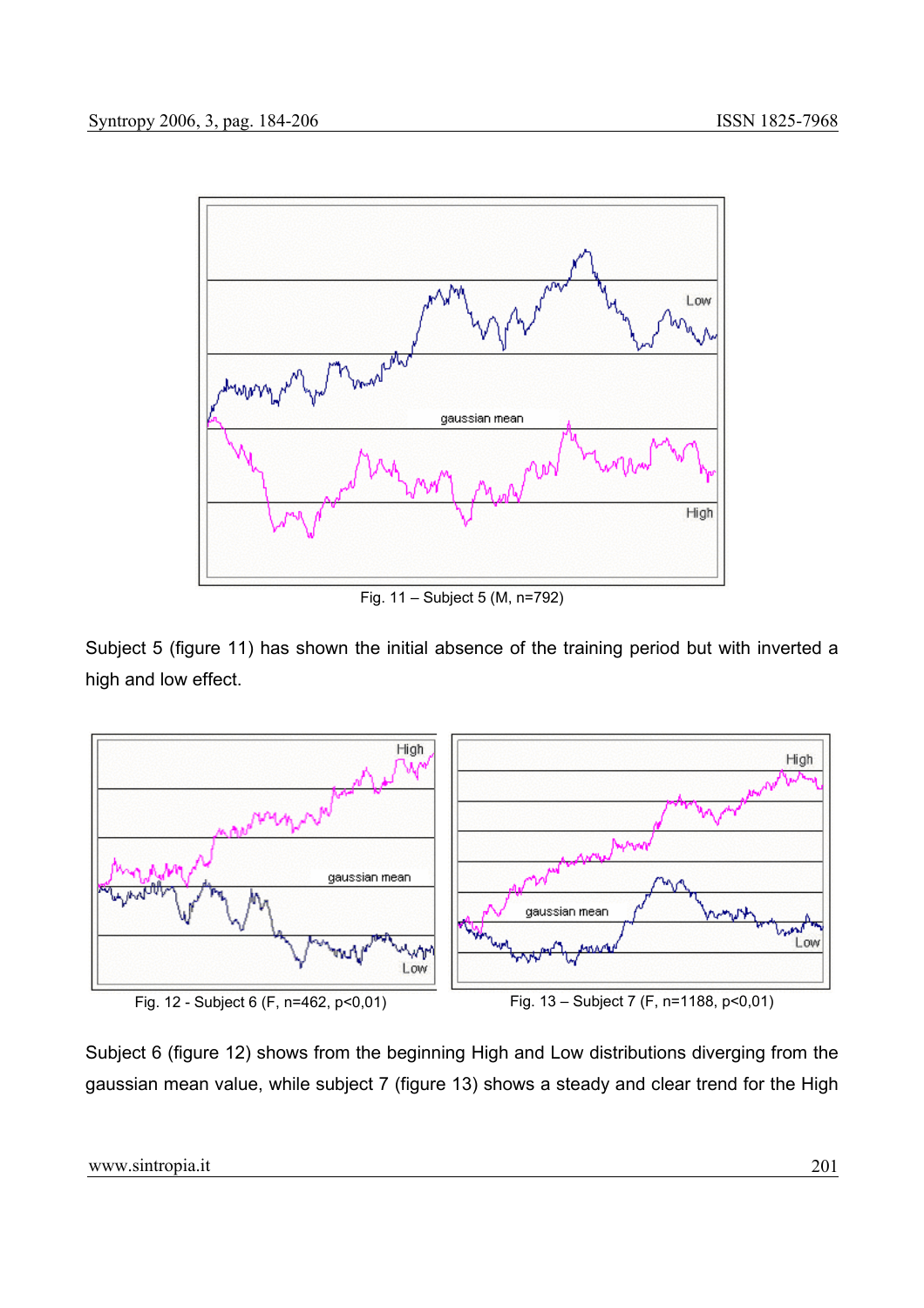#### distribution.

The other subjects who took part in this first exploratory REG experiment showed High and Low distributions which did not diverge in a statistically significant way. These results suggest that it is necessary to take into account a training period, and that data should be analyzed only afterwards. It is important to note that if these distributions were determined by pure chance, the High and Low distributions would not diverge from the mean gaussian value, and should continuously intersect each other. Instead, all subjects, even those who did not reach statistically significant values, show distributions which are deeply different, and this fact suggests that these distributions were not the result of pure chance, for example:



Fig. 14 – Confronto di alcuni soggetti le cui distribuzioni High e Low non si sono separate

It is necessary to remember that all the subjects complained about fatigue and loss of concentration. In the replication of PEAR experiments it is therefore necessary to keep in mind the following factors: training time, fatigue, motivation, and total length of the experiment (which can last also for several years).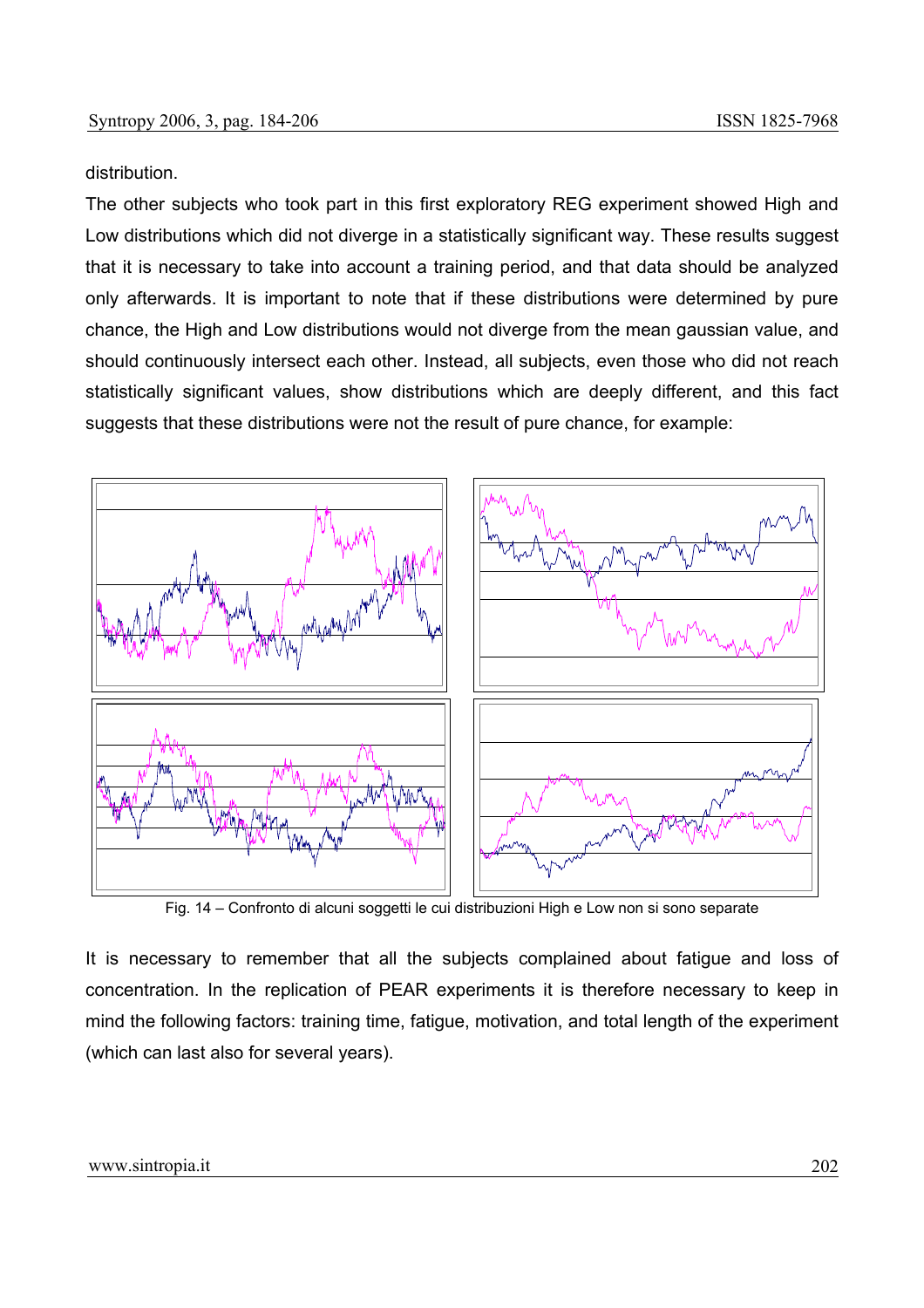#### *Results obtained after a training period*

In this paragraph results produced by a single subject, after a 2 weeks training period, show a statistical significance of p<0,005. The experiment consisted in 198 High trials, in which the intention of the subject was that of increasing the number of positive flips, and 198 "Low" trials in which the intention of the subject was that of increasing the number of negative flips. Each trial comprised 50 million flips of the electronic coin, reaching a total of 19,8 billion flips.



The cumulative effects on the High and Low distributions show a positive contribution of the High intentionality and of the Low intentionality in the progressive deviation of the two distributions.

The statistical significance was calculated using the t Student test. The deviation between High and Low distribution reached a statistical

Fig. 15 – Local experiment (M, N=396, p<0,005)

significance of  $p$ <0,005. In the absence of interaction between REG system and intentionality of the mind the two distributions should have intersected continuously in the proximity of the gaussian mean.

#### *Results in the retrocausal modality*

The same software was used to perform the retrocausal experiment, with only one minor change: the REG sequence was not calculated on-time, but it was produced previously (2 hours before). The first two experiments were disappointing, even if the effect gradually showed up (fig. 16 and 17). The third and last experiment obtained a statistical significance of p<0,0005, even if only the High modality diverged, while the "Low" modality continued to be governed by chance (fig. 18).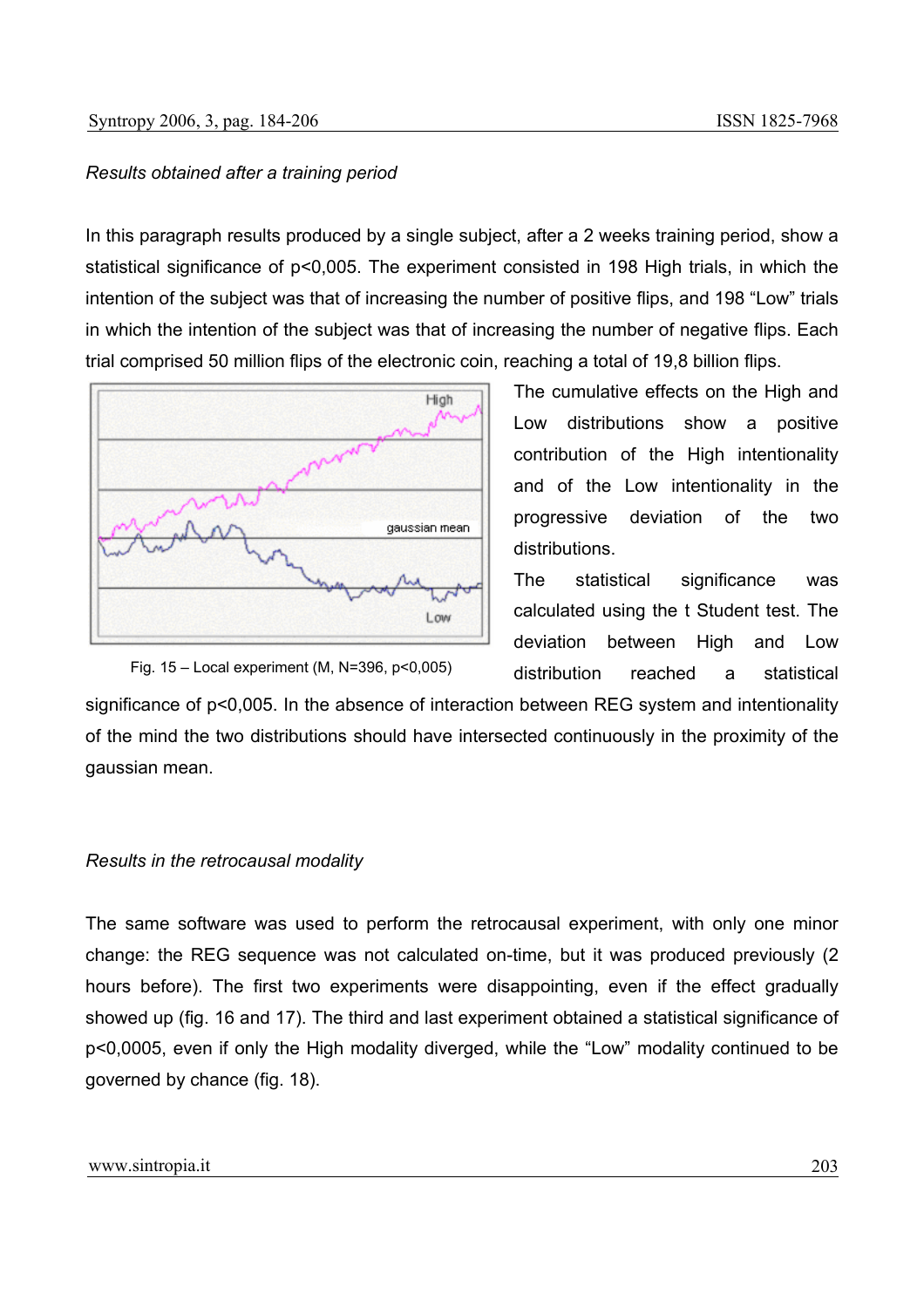

Fig. 16 – Retrocausal experiment n. 1 (M, N=396) Fig. 17 –Retrocausal experiment n. 2 (M, N=396)



Fig. 18 – Retrocausal experiment n. 3 (M, N=396, p<0,0005)

# *Discussion*

The need of a period of training has lead PEAR to use the same subjects (a total of 140 subjects) for a long period, up to 25 years. For this reason the results produced by PEAR are markedly more significant than those which have been replicated here.

According to the researcher of the PEAR laboratory, the anomalous interaction mind/machine, especially in the retrocausal modality, can be understood and explained only thanks to the properties of quantum mechanics. Costa de Beauregard had already pointed out that: "In quantum mechanics it is possible to carry out experiments deciding only after the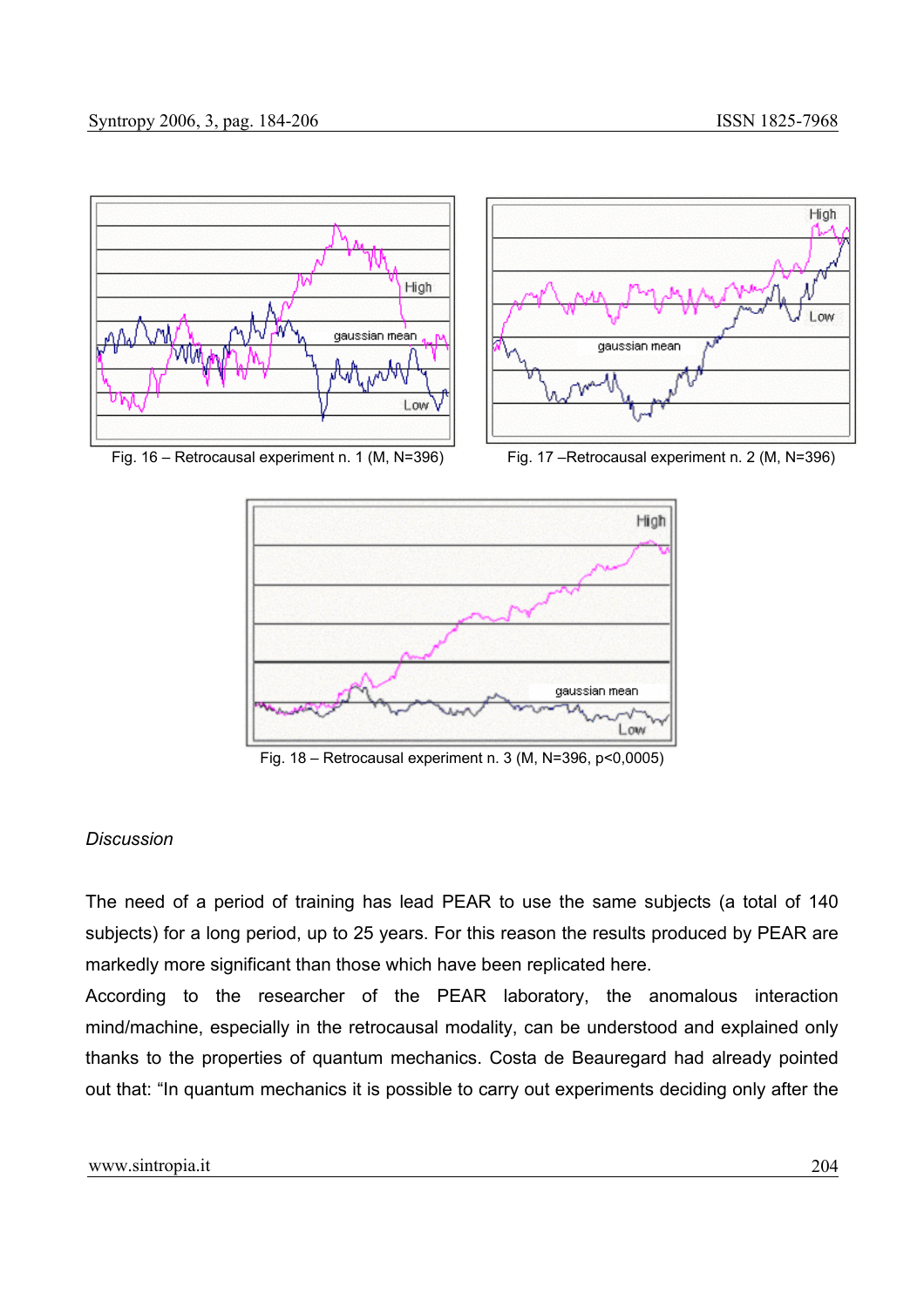experiment is started which aspect of reality we want to observe. If, for example, two particles originate from a common point, we can decide later if we want to observe them as waves or as particles. Now, in an astrophysics laboratory, when we decide whether to see waves or particles of photons coming from distant quasars, we generate a backwards effect to the moment when photons were emitted, 4 billion years ago. What happened 4 billion years ago is determined by what we decide to see in our laboratory".

In the same way the retrocausal REG experiments show that it is possible to retro-act (with our intentionality) on processes which have already taken place. This fact supports the hypothesis that a level of reality should be characterized by a unitary time with, no distinctions between past, present and future. Nowadays this level of reality with unitary time is known to be the quantum level of the microscopic world. These results give strength to the assertion that living systems are linked to the quantum level of reality.

#### **3.6 Final considerations**

The empirical evidence which has been discussed in this chapter, show a strong interaction between emotions and retrocausality, for example:

- Tressoldi's experiments suggest a link between anticipatory effects and the autonomic nervous system in the form of heart rate increases;
- CSL experiments prove the link between anticipatory effects and the autonomic nervous system in the form of skin conductance increases;
- FieldREG experiments show that positive emotional environments increase anomalous mind/machine effects.

Tressoldi and colleagues underline that psychological theories are still based on the assumption that psychological reaction can take place only after stimuli are determined. In these pages psychological evidence of retrocausality and anticipation demonstrate that the dual energy solution acts also on the autonomic nervous systems, and that psychological